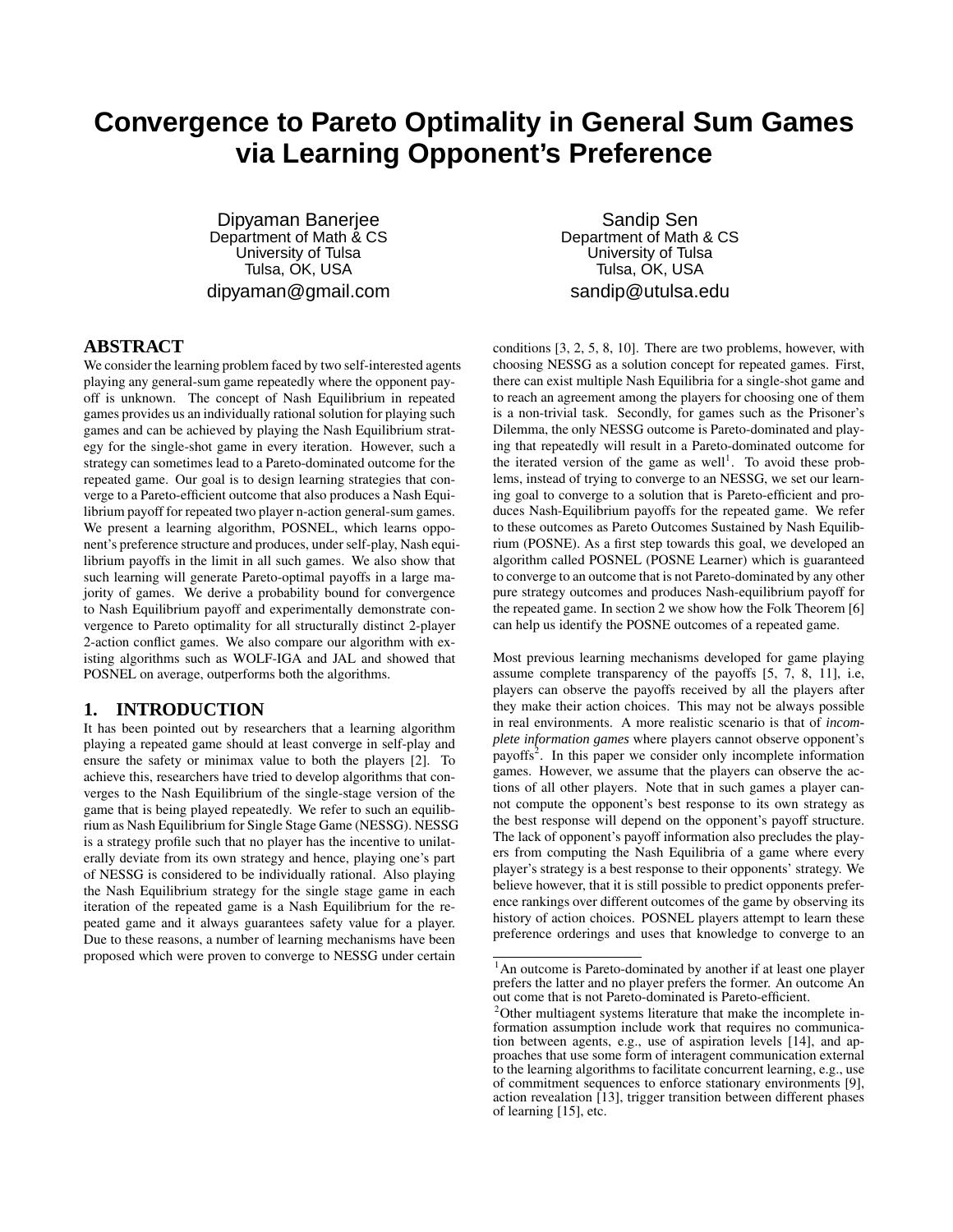outcome that is not Pareto-dominated by any other pure strategy outcome and produces Nash Equilibrium payoff on average under self play for these incomplete information games.

This paper has been greatly motivated by the polynomial time algorithm developed by Littman and Stone [12]. In their work, Littman and Stone showed that for any general sum game, it is possible to find a POSNE outcome (in particular, the Nash bargaining solution) in polynomial time if the payoff structures of both the players are known. They used a centralized search through the payoff space to identify such an outcome. In this paper, we go one step forward and show that it is also possible to find such an outcome in a distributed manner even without the knowledge of opponent's payoff structure for most of the general sum games. We prove that, except for one case, two POSNEL agents when played against each other are able to find and converge to a POSNE outcome by learning opponent's preferences over the outcomes. In our previous work [1] we developed a new class of learner called a Conditional Joint Action Learner (CJAL) who tries to learn the correlation between actions taken by the players by computing the conditional probability of the opponent's actions given its own actions. It then uses these conditional probabilities to calculate the expected utilities of its different actions and plays that action which maximizes it. CJAL has been observed to converge to the mutual cooperation state in Prisoner's Dilemma under certain conditions but fails to reach Pareto-optimality in other general sum games. It continuously adopts its strategy depending on the opponent's expected behavior which makes it impossible for the opponent to learn its preference. We show that POSNEL follows a strategy that not only helps a player to learn opponent's preferences but also reveals its own preference structure to the opponent. However unlike CJAL and JAL, POSNEL does not immediately apply its learned knowledge to modify its strategy. Instead, it continues to follow this strategy throughout the learning phase to facilitate opponent's learning process. This in turn enables two POSNEL players to correctly learn each others preferences and converge to an outcome that is mutually preferred.

#### **2. IDENTIFYING POSNE OUTCOMES**

In this section we will describe how we can identify the POSNE outcomes for any infinitely repeated 2-player games using the Folk Theorem.

Let us consider the game of Battle of Sexes shown in Table 1. If we plot these payoff vectors in a 2-dimensional plane where the x and y axes represent the row and column players payoffs respectively we get the plot shown in figure 1. The points A, B, C and D represent the payoffs corresponding to all the pure strategy profiles of the single shot game. Note that points A and D are coincident at the origin (0,0) as the strategy profiles (F,O) and (O,F) produce zero payoff for both the players. According to the average payoff criterion for repeated games, any payoff corresponding to points A, B, C and D can be achieved in the repeated version of the game by simply repeating the action-pair that produces that payoff. Let us call this set of points P. We can now construct the convex hull for all such points in  $P$  as the smallest convex polygon  $C$  such that  $\forall p \in P$ , p is either on the boundary or inside C. The convex hull for the Battle of Sexes game is shown as the polygon ABC in figure 1. The convex hull for a set of points  $P$  includes all the points that can be generated using a convex combination of the points in P. In this case it means, ABC includes all the payoff vectors that are feasible as an expected payoff for some probability distributions over the pure strategy profiles in Q. Littman and Stone showed in



**Figure 1: Possible payoffs for mixed strategies for the Battle of Sexes game.**

| H       |     |
|---------|-----|
| ٠,      | 0.0 |
| 0<br>U. | 4   |

**Table 1: Payoffs in the Battle of Sexes game.**

their work [12] that any payoff vector inside the convex hull can also be realized as an average payoff of the corresponding repeated game.

Borrowing from their analysis, we can define the *minimax point* as the point corresponding to the minimax payoffs for both the players. Such a point will always be either inside or on the convex hull. In figure 1 point  $M(12/7,12/7)$  is the minimax point. Folk Theorem tells us that any point inside the convex hull of feasible payoffs which Pareto-dominates the minimax point also produces Nash Equilibrium payoff for the repeated game according to the average payoff criterion [6]. Using the definition of Pareto-dominance we observe that a point is Pareto-dominated by all other points which are right and above of it (including the points that are either on the vertical or on the horizontal line passing through it). So, according to figure 1, any point in the shaded region will coincide with the average payoff that can be obtained by playing some Nash-Equilibrium strategy-profile of the repeated game. We name this shaded region as ADM (Area Dominating Minimax). We now define POSNE outcomes as the points inside ADM that are Paretooptimal. Observe that, in figure 1 any point on the line segment BC is a POSNE outcome. BC is called the Pareto-frontier for the game, which is the portion of the convex hull that is inside ADM with all the points over it being Pareto-optimal. Using this definition, an outcome is POSNE if and only if it resides on the Pareto-frontier. Note that if there exists an ADM an outcome for a game is always POSNE if and only if it resides on the Pareto-frontier. In the particular case when no point dominates the minimax point, there exists no ADM. In this case the minimax-point will be a Nash-Equilibrium and also a POSNE outcome.

#### **3. POSNEL ALGORITHM**

In this section we will first describe the different phases of POS-NEL algorithm and how it searches for a POSNE outcome. We will then provide the actual algorithm and highlight its features.

A POSNEL agent models the repeated game as a finite state automata without any terminal state. The states of this automata are the pure strategy outcomes  $Q$  of the stage game being played in ev-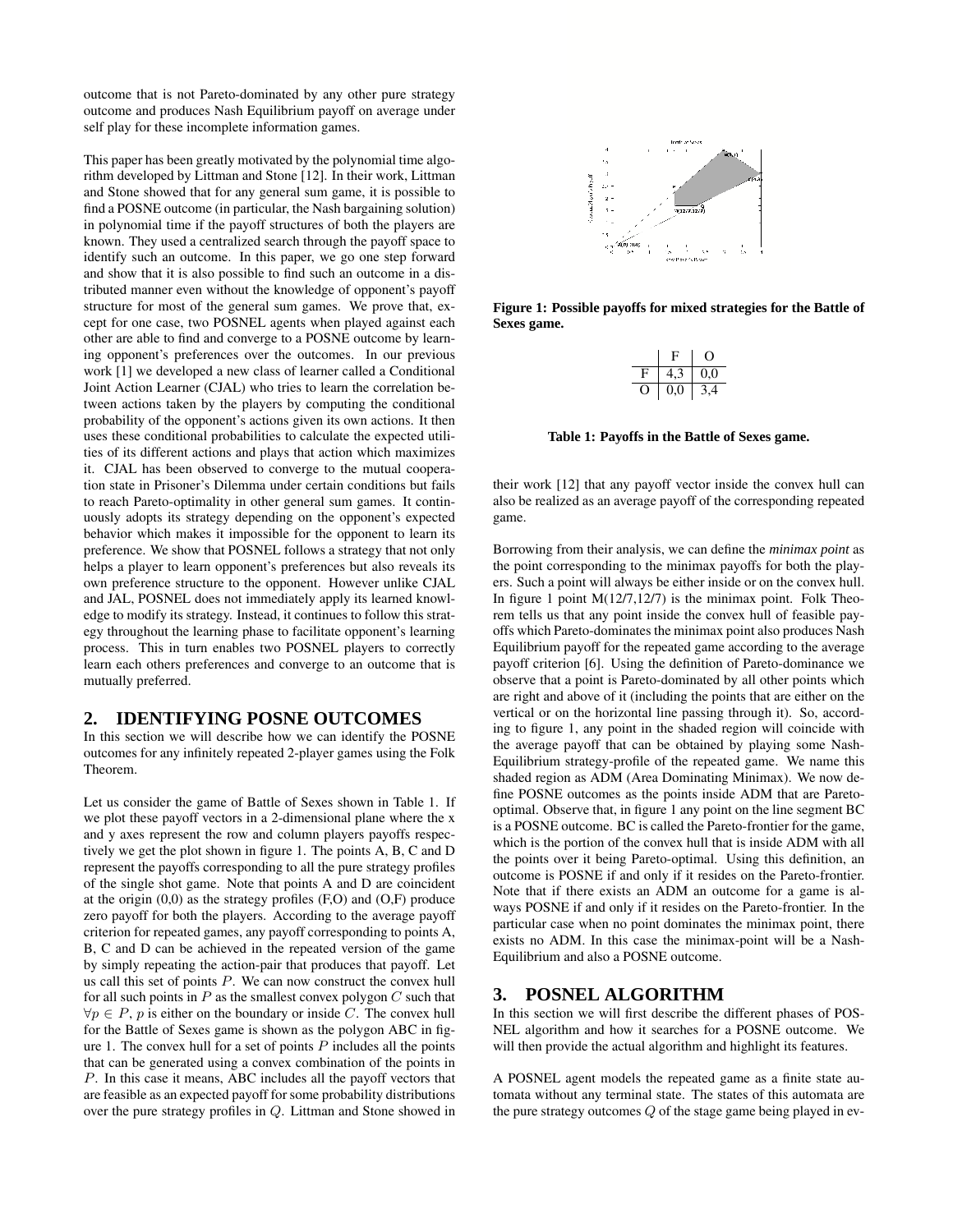ery iteration and are represented by the action-pair corresponding to that outcome. Agents choose their actions in successive iterations to trigger state transitions. Formally, we assume a set  $S =$  ${i, j}$  of 2 agents, where each agent  $i \in S$  has a set of actions  $A_i$ . The agents repeatedly play a stage game. In every iteration they simultaneously choose an action from their respective action sets and receive a payoff. We say that after  $t$  iterations agents are in state  $s_t = \{a_i, a_j\}$  if the agents play the actions  $a_i$  and  $a_j$  respectively at the  $t^{th}$  iteration of the game. Let  $Q = A_i \times A_j$  be the set of all such possible states in the world which is same as the set of outcomes of the stage game being played. We denote  $s_t^i$  as the action taken by  $i^{th}$  agent in  $t^{th}$  iteration. So, in the above case,  $s_t^i = a_i$ .  $s_t^i$  is also known as the action played from state e $s_{t-1}$ . We also define the payoff function of agent i as  $U_i(s_t) : Q \to \mathbb{R}$ , which gives the reward obtained by agent  $i$  in state  $s_t$ . We denote the minimax value that an agent i can achieve as  $mm_i$ . In the POSNEL algorithm, each agent maintains a history  $H<sup>t</sup>$  of all the states visited up to  $t^{th}$  iteration. We denote  $\hat{s}_t \in H^t$  as the last state visited before coming to  $s_t$  which is different from  $s_t$ . We refer to this state as the *predecessor* state of  $s_t$ .

Given these notations, we will now discuss the different phases of operations for a POSNEL agent. A POSNEL player operates in two phases, namely the *Learning Phase* and the *Application Phase*.

#### **3.1 Learning Phase**

In the learning phase POSNEL follows a simple strategy in order to learn opponent's preferences. Essentially, this strategy prescribes that after coming to a state POSNEL should change its action with a high probability only if the current state produces payoff less than its predecessor state or less than its safety (minimax) value, otherwise it repeats its last action with a high probability. To start the process, a player chooses its actions randomly for the first two iterations and then follows this strategy throughout the learning phase. Formally, this strategy  $\pi_i: Q \times Q \to A_i$  followed by the  $i^{th}$  agent that decides its action from a state  $s_t$  after coming from a state  $\hat{s}_t$ in the learning phase is given as below:

if 
$$
U_i(s_t) \ge max(U_i(\hat{s}_t), mm_i)
$$
  
\n
$$
\pi_i(s_t, \hat{s}_t) = \begin{cases} \text{play } s_t^i \text{with } 1 - \epsilon_1 \text{ probability} \\ \text{play any other action with probability } \frac{\epsilon_1}{|A_i| - 1} \end{cases}
$$

Otherwise,

$$
\pi_i(s_t, \hat{s}_t) = \begin{cases} \text{ play } s_t^i \text{with } \epsilon_2 \text{ probability} \\ \text{play any other action with probability } \frac{1 - \epsilon_2}{|A_i| - 1} \end{cases}
$$

where  $0 < \epsilon_1 = \epsilon_2 < 0.5$  are two constants which have the same value but have different connotations.  $\epsilon_1$  denotes the probability with the agent moves out from a state even when it yields better payoff than its predecessor. Let us call it as the entropy of the agent. On the other hand,  $\epsilon_2$  denotes the probability with which an agent wants to stay in a state even if it yields worse payoff than its predecessor. We call it as the inertia of the agent. We also name the action that is chosen with high probability as the strategic choice and any other action as the exploratory choice. Note that, any state can be reached from another state with at least  $\frac{\epsilon_1^2}{|A_i| \times |A_j|}$ probability.

## *3.1.1 Learning Opponent'sPreference Ordering from Observation*

While playing its own strategy  $\pi_i$ , after every iteration  $t+1$ , a POS-NEL agent  $i$  simultaneously estimates and updates the conditional probability of its opponent j playing the action  $s_{t+1}^j$  from the last state  $s_t$  given the predecessor state  $\hat{s}_t$ . The probability is denoted as  $Pr<sup>i</sup>(s_{t+1}^j | s_t, \hat{s}_t)$  and can be computed as below:

$$
Pri(aj|st, \hat{s}t) =
$$
  
No. of times *j* plays  $s_{t+1}^j$  after transition  $\hat{s}_t \to s_t$   
No. of  $\hat{s}_t \to s_t$  transition (1)

Now if a player observes its opponent to repeat the last action  $s_t^j$ with a high probability after coming to a state  $s_t$  from state  $\hat{s}_t$ , it learns that its opponent prefers  $s_t$  over  $\hat{s}_t$ . However note that, we can not conclude that a player prefers  $\hat{s}_t$  over  $s_t$  if it frequently moves out from  $s_t$  after coming from  $\hat{s}_t$ . This is because a player can also move out from a state if it produces lower payoff than its safety value. In our algorithm, we say a state  $s_t$  *attracts* another state  $\hat{s}_t$  only if both the player prefers  $s_t$  over  $\hat{s}_t$  and if  $s_t$  is not attracted by some other states. We put the second criteria to avoid labeling a Pareto-dominated state as an attractor state.

Formally we can define an attractor state as below:

*Definition 1*: To an agent i, a state  $s_t$  attracts a state  $\hat{s}_t$  if  $U_i(s_t) \geq$  $max(U_i(\hat{s}_t), mm_i)$  and  $Pr^i(s_t^j | s_t, \hat{s}_t) > (1 - \delta)$  and there is no other state  $s_k \in S$ , such that  $s_k$  attracts  $s_t$ . State  $s_t$  is called an *attractor state* and state  $\hat{s}_t$  is called a *distractor* state of  $s_t$ .  $\epsilon_1$  <  $\delta$  < 0.5 is a constant.

*Definition* 2: To an agent  $i$ , a state  $s_t$  is called a *minimax-attractor* if  $U_i(s_t) \geq m m_i$  and  $Pr^i(s_t^j | s_t, \hat{s}_t) > (1 - \delta)$  and there is no other state  $s_k \in S$ , such that  $s_k$  attracts  $s_t$ .

Given the definitions, observe that an attractor state is always a minimax attractor. However, the reverse is not true. Minimax attractor states can exist even when there is no attractor states in the environment, We later show that a state is minimax attractor iff it resides inside ADM and is not Pareto-dominated by any pure strategy outcomes. We show that a POSNEL agent always converges to a minimax attractor state, if one exists.

We already said that in the learning phase after every state transition from  $s_t$  to  $s_{t+1}$ , a POSNEL player updates the probability  $Pr<sup>i</sup>(s<sub>t+1</sub><sup>j</sup>|s<sub>t</sub>, \hat{s}<sub>t</sub>)<sup>3</sup>$ . This learning phase terminates after P such transitions between all possible state-pairs. It then uses the above definitions to find the attractor and the minimax attractor states in the environment and converges to them in the application phase. The criteria for classifying a state as attractor or distractor involves the parameter  $\delta$ , a probability threshold which signifies the opponents desire to stay in a state after transition from another state. If the opponent repeats its last action with probability more than  $(1-\delta)$  our agent concludes that the opponent intends to stay in that state and it prefers the current state more than its predecessor state. On the other hand, the observed probability of playing the last action being less than  $\delta$  signals its inclination to move out from that state after this transition. If the observed probability lies between  $\delta$ and  $1 - \delta$  our agent fails to make any conclusion.

#### **3.2 Application Phase**

<sup>3</sup>Alternatively, the probabilities can be updated, based on the total state transition counts, only at the end of the learning phase, and before the application phase begins.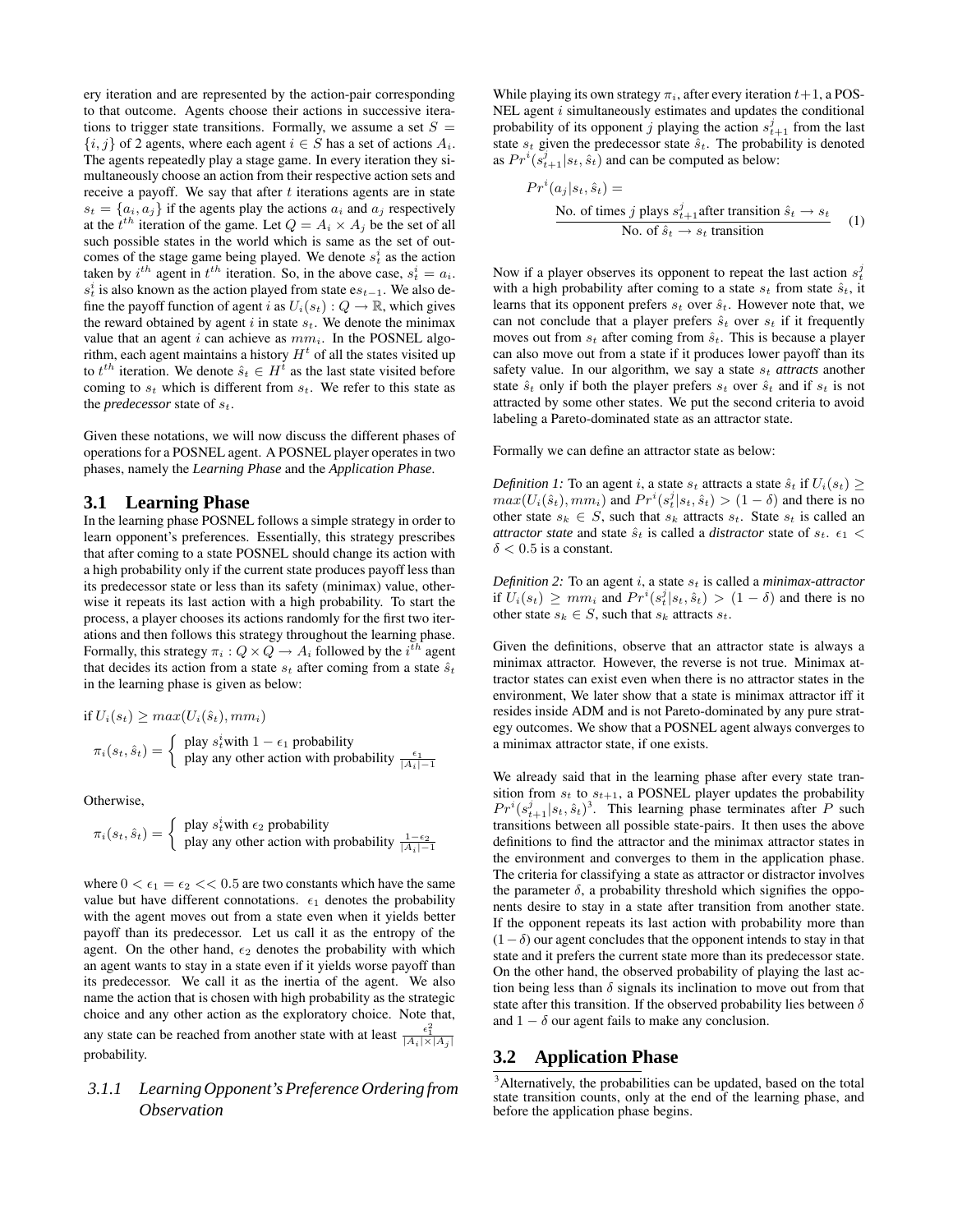After P transitions between all possible state pairs POSNEL identifies the *attractor* and *minimax-attractor* states and moves to the Application phase. We have proved that if  $P$  is sufficiently large, under self-play POSNEL will correctly identify the *attractor* and *minimax-attractor* states. Also, it is not necessary that different learners use the same value for this parameter. We now describe the strategy followed in the Application phase once these *attractor* states are identified. Let us assume a POSNEL player i is in state  $s_t$ at the beginning of the Application Phase. Depending on the nature of  $s_t$  we can have six following cases. We prescribe a rule for each of these cases that determines the subsequent action taken by the player.

**Case 1:** If  $s_t$  attracts its predecessor  $\hat{s}_t$  then i continues to repeat the last action  $s_t^i$  as long as it stays in  $s_t$ .

**Case 2:** If  $s_t$  does not attract  $\hat{s}_t$  and there exists a state  $\bar{s}_t$  that attracts  $s_t$ , *i* plays the action  $\bar{s}_t^i$ . If  $s_t$  has multiple *attractors*, *i* chooses that *attractor* which has maximum distractors. If multiple *attractor*s have the same maximum number of distractors, i chooses randomly among them.

**Case 3:** If  $s_t$  does not attract  $\hat{s}_t$  and there exists no state  $\bar{s}_t$  that attracts  $s_t$ , but there exists some other *attractor* states in the environment, the player continues to follow the strategy  $\pi_i$  of the learning phase.

**Case 4:** If there exists no *attractor* states and  $s_t$  is a *minimaxattractor* then *i* plays  $s_t^i$ .

**Case 5:** If there exists *minimax-attractor*s in the environment but no *attractor* states and  $s_t$  is not a *minimax-attractor* then *i* chooses a *minimax-attractor* state  $s$  randomly and plays  $s^i$ .

**Case 6:** If there exists no *attractor* states or *minimax-attractor* states in the environment  $i$  follows the minimax strategy.

In the Application phase, POSNEL uses these rules in every iteration to choose its action.

PROPOSITION 1. *If there exists a non-nullset of* minimax-attractor *states* Smm *and if both POSNEL players correctly find all these* minimax-attractor *states of the game during the learning phase, they will converge to a state*  $s \in S_{MM}$  *in the Application phase.* 

The proof of this and the remaining propositions have been omitted due to space constraints.

We can now present our algorithm more precisely. Algorithm 1 outlines the POSNEL algorithm skeleton which, given the current state  $s_t$ , previous state  $s_{t-1}$  and the predecessor of the previous state  $\hat{s}_{t-1}$  returns an action for agent i and simultaneously learns its opponents preferences. The two functions *choose-action* and *updateprobability* performs these functions respectively. The *choose-Action* function given in Algorithm 2 decides which action to be taken from the current state whereas the function *update-Probability* in Algorithm 3 observes the current action taken by the opponent and updates its conditional probability of taking different actions. It also locates the *attractor* and *minimax-attractor* states in the environment using the criteria given in Definitions 1 and 2.

From algorithm we can make the following observations:

#### **Algorithm 1** POSNEL Algorithm

Input: *history*: list containing  $s_t$ ,  $\hat{s}_t$ ,  $s_{t-1}$ ,  $\hat{s}_{t-1}$ Input: LA, List of *attractor* state Input: LD, List of distractor state Input: LM, List of *minimax-attractor* state Input: round, iteration No. Input: count, 3 dimensional Array Output: chosen action count $[s_t^j][s_{t-1}][\hat{s}_{t-1}]+$ ; **if** round < 2 **then** return a randomly chosen action **end if if** count of all possible transitions  $> P$  **then** /\* Application Phase \*/ **if** LA is empty **then if** LM is empty **then** return action according to the minimax strategy **else if**  $s_t \in LM$  **then** return  $s_t^i$ **else** choose a state  $s$  randomly from  $LM$ return  $s^i$ **end if end if else if**  $s_t \in$  attractor( $\hat{s}_t$ )) **then** return  $s_t^i$ **else if** attractor( $s_t$ ) is not empty **then**  $s = arg \max_{s \in \text{attractor}(s_t)} (\text{size of distractor}(s))$ return  $s^i$ **else** choose-action() **end if else** /\* Learning Phase \*/ update-probability() choose-action() **end if**

| Algorithm 2 choose-action                                                            |  |  |  |
|--------------------------------------------------------------------------------------|--|--|--|
| Function: choose-action                                                              |  |  |  |
| Input: history, List containing $s_t$ , $\hat{s}_t$ , $s_{t-1}$ , $\hat{s}_{t-1}$    |  |  |  |
| if $U_i(s_t) \geq max(U_i(\hat{s}_t), mm_i)$ then                                    |  |  |  |
| choose $s_t^i$ with probability $1 - \epsilon_1$                                     |  |  |  |
| choose any action other than $s_t^i$ with probability $\frac{\epsilon_1}{ A_i -1}$   |  |  |  |
| else                                                                                 |  |  |  |
| choose $s_t^i$ with probability $\epsilon_2$                                         |  |  |  |
| choose any action other than $s_t^i$ with probability $\frac{1-\epsilon_2}{ A_t -1}$ |  |  |  |
| end if                                                                               |  |  |  |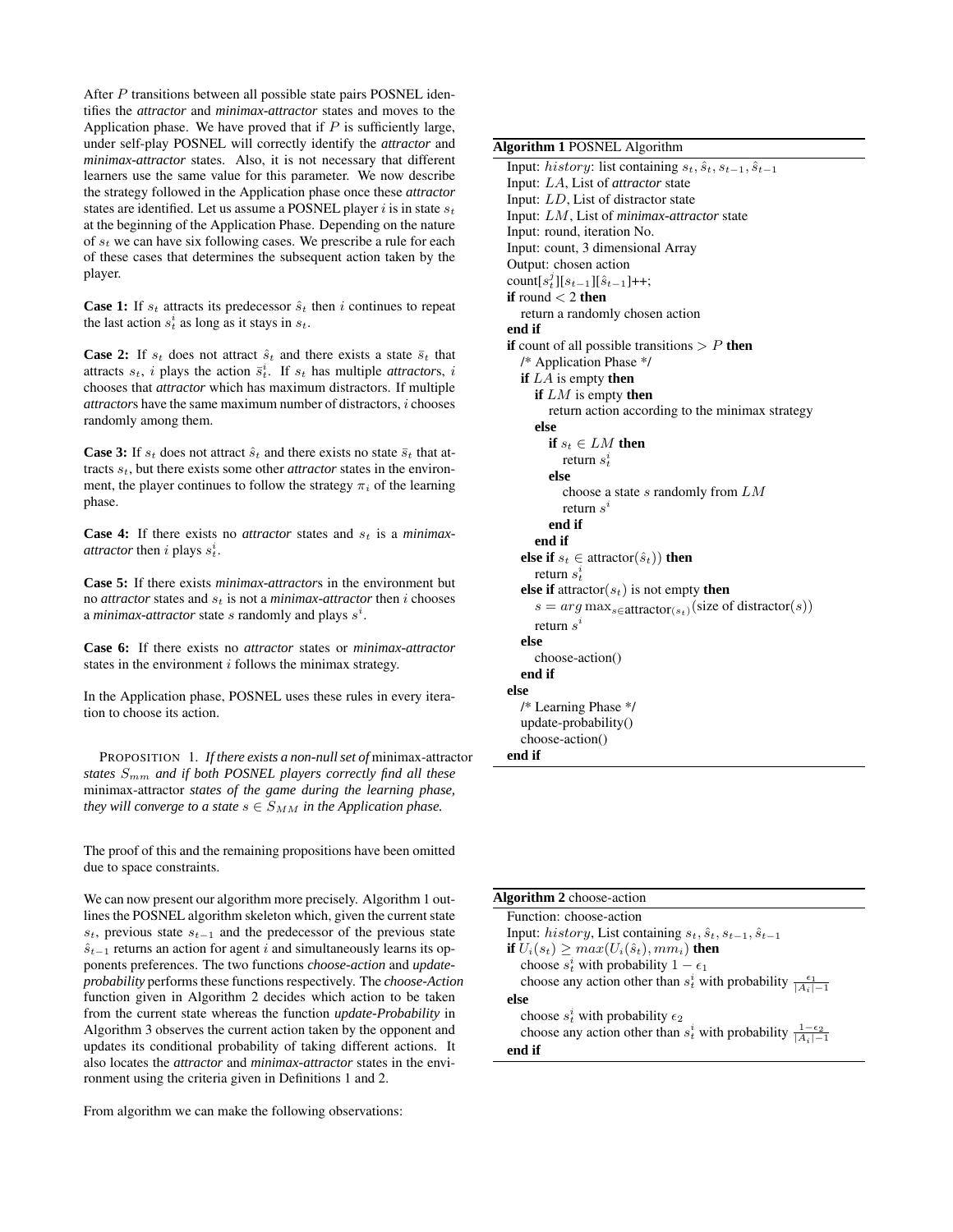- Our agent maintains three global lists  $LA$ ,  $LD$  and  $LM$ which contains all the discovered *attractor*, distractor and minimax attractor states respectively.
- $\bullet$  A POSNEL agent  $i$  also maintain a list of states which after every  $t^{th}$  iteration contains the current state  $s_t$ , the last state  $s_{t-1}$  and the predecessor of the last state  $\hat{s}_{t-1}$ . Observe that, if  $s_t \neq s_{t-1}$ ,  $\hat{s_t} = s_{t-1}$  otherwise,  $\hat{s_t} = s_{t-1}$ .
- After every iteration t the variable count $[s_t^j][s_{t-1}][\hat{s}_{t-1}]$  is incremented which denotes the number of times  $j$  played action  $s_t^j$  from state  $s_{t-1}$  with the predecessor state as  $\hat{s}_{t-1}$ . The probability  $Pr<sup>i</sup>(s_t<sup>j</sup>|s_{t-1}, \hat{s}_{t-1})$  is also updated using equation 1.
- Each state  $s \in Q$  is associated with an *attractor* list  $attractor(s)$ and a distractor list  $distractor(s)$  that contains the states which attracts s and the states that are attracted by s respectively.
- A state can never be both an *attractor* and a distractor. We put a state in  $LA$  only if it is not in  $LD$ . On the other hand, if a state is already in LA and later found to be a distractor, we remove it from LA and clear the contents of its distractor list. We also remove this state from the *attractor* lists of its distractors. So, if there are 4 states with payoffs as  $(1,1)$ ,  $(2,2)$ , (3,3) and (4,4) then only (4,4) is recognized as the *attractor* and all other states as its distractors.
- An agent terminates its learning phase if the number of transitions between all possible state-pairs occurs P times. As the number of transitions between any two states  $s_i$  and  $s_j$  is same for both the agents, their learning phase terminates at the same point.

#### **4. CONVERGENCE OF POSNEL**

We now discuss the convergence property of POSNEL. We claim that under self-play POSNEL will eventually converge to an outcome that produces Nash-Equilibrium payoff on average and will not be Pareto-dominated by any other pure strategy outcome.

The proof of convergence is presented in three steps. First, we prove that a state is *minimax-attractor* if and only if it resides in ADM and is not Pareto-dominated by any other pure strategy outcomes. We then point out the different cases that can arise and use Proposition 1 to prove that if POSNEL discovers all the *minimaxattractor* states in the learning phase POSNEL will always converge to a *minimax-attractor* state. We also show that, when there exists no *minimax-attractor*, the minimax point is a Nash Equilibrium outcome and POSNEL converges to it. Finally we prove that with sufficient explorations all the *minimax-attractor* states will be discovered. In this proof we would be only interested in the values of  $\epsilon_1$  and  $\epsilon_2$ , which we assume to be identical to avoid notational complications and henceforth, we will refer to them as  $\epsilon$ . We present only the propositions here as space constraints preclude including their proofs.

PROPOSITION 2. *A state* s *is a* minimax-attractor *for both the players iff* s *resides inside ADM and is not Pareto-dominated by any other pure strategy outcomes (states) in the game.*

PROPOSITION 3. *If all the* attractor *and the* minimax-attractor *states are correctly discovered by both the players, then under selfplay POSNEL will converge to a state that resides inside the ADM*

#### **Algorithm 3** update-probability

Function: update-probability Input: *history*, list containing  $s_t$ ,  $\hat{s}_t$ ,  $s_{t-1}$ ,  $\hat{s}_{t-1}$ Input: LA, Global List of *attractor* states Input: LD, Global List of distractor states Input: LM, List of *minimax-attractor* state Input: count, 3 dimensional Array transitions  $= \sum_{a_j \in A_j}$  count $[a_j][s_{t-1}][\hat{s}_{t-1}]$  $Pr<sup>i</sup>(s<sub>t</sub><sup>j</sup>|s<sub>t-1</sub>, \hat{s}<sub>t-1</sub>) = \text{count}[s<sub>t</sub><sup>j</sup>][s<sub>t-1</sub>]$  $transitions$ **if**  $transitions = P$  **then if**  $U_i(s_{t-1}) \geq mm_i$  and  $Pr^i(s_{t-1}^j | s_{t-1}, \hat{s}_t) > (1 - \delta)$  **then if**  $s_{t-1}$  ∉ LD **then**  $LM \leftarrow LM \cup s_{t-1}$ **end if end if if**  $U_i(s_{t-1})$  ≥  $max(U_i(\hat{s}_{t-1}), mm_i)$  and  $Pr<sup>i</sup>(s_{t-1}^j | s_{t-1}, \hat{s}_t) > (1 - \delta)$  then **if**  $s_{t-1}$  ∉ LD **then**  $LA \leftarrow LA \cup s_{t-1}$  $\textit{attractor}(\hat{s}_{t-1}) \leftarrow \textit{attractor}(\hat{s}_{t-1}) \cup s_{t-1}$ distractor( $s_{t-1}$ ) ← distractor( $s_{t-1}$ ) ∪  $\hat{s}_{t-1}$  $LD \leftarrow LD \cup \hat{s}_{t-1}$ **if**  $\hat{s}_{t-1}$  ∈  $LM$  **then** remove  $\hat{s}_{t-1}$  from  $LM$ **end if if**  $\hat{s}_{t-1}$  ∈ *LA* **then** remove  $\hat{s}_{t-1}$  from  $LA$ **for**  $s \in$  distractor( $\hat{s}_{t-1}$ ) **do** remove  $\hat{s}_{t-1}$  from *attractor*(s) **end for** remove all elements of distractor( $\hat{s}_{t-1}$ ) **end if end if end if end if**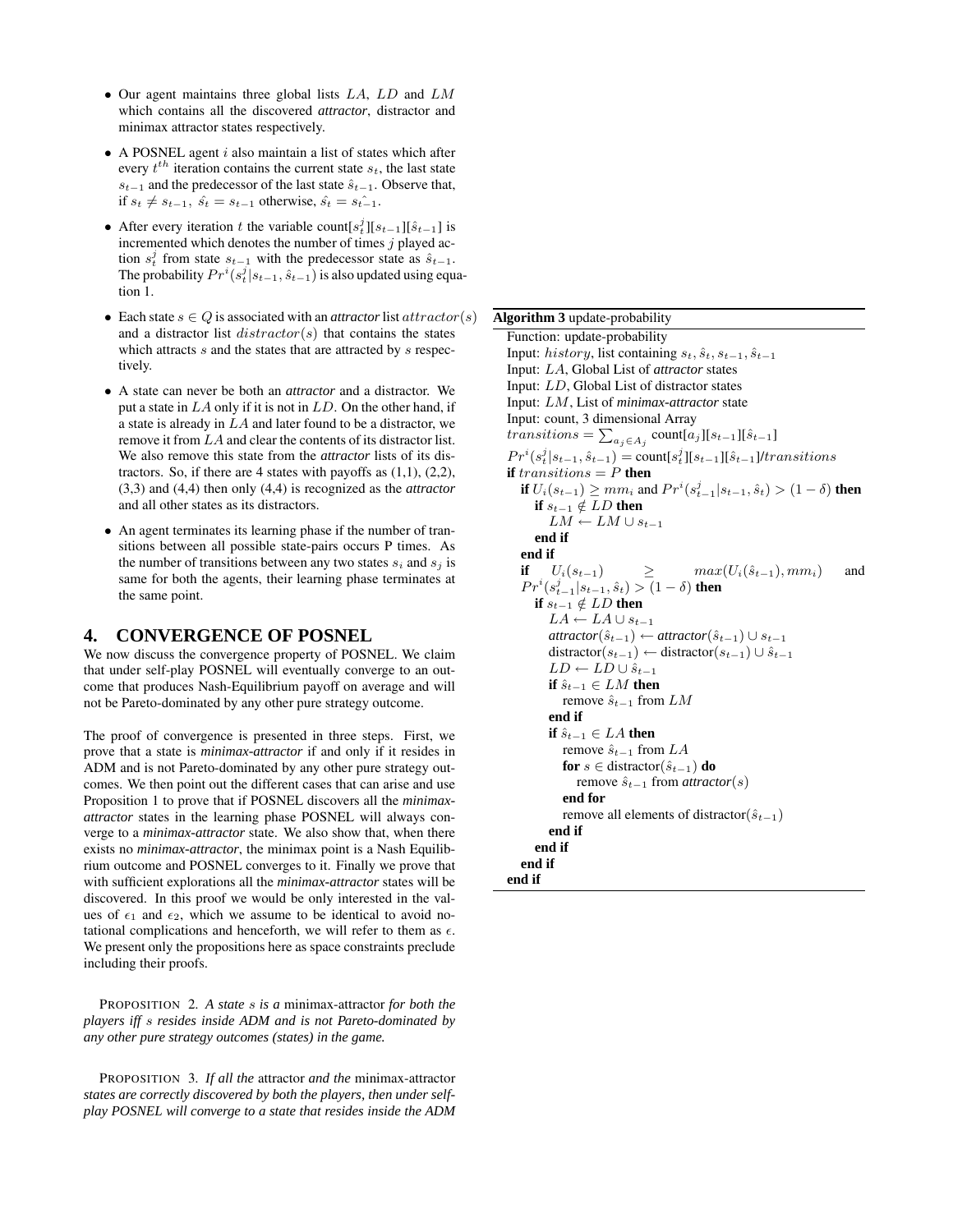*and is not Pareto-dominated by any other pure strategy outcomes (states) in the game.*

PROPOSITION 4. *In the limit, POSNEL will correctly find all the* attractor *states if the exploration probability*  $\epsilon > 0$ *.* 

**Corollary:** The probability that POSNEL will find all the attractor states increases inversely with  $\epsilon$ , if  $\epsilon$  and P is greater than zero.

Observe that for a given  $P$  and  $\epsilon$ ,  $n$  also increases with the number of actions available to an agent. So, given the number of actions, one needs to choose the value of  $\epsilon$  judiciously to trade-off learning accuracy with convergence speed.

#### **5. EXPERIMENTAL RESULTS**

We analytically proved that POSNEL is guaranteed to converge to an outcome that is not Pareto-dominated by any other pure strategy outcome and generates Nash-equilibrium payoff on average for any two-player general sum games. To show this experimentally, we used all possible structurally distinct two-player two-action conflict games as a testbed for POSNEL. In a conflict game, there exists no outcome that produces the maximum possible payoff for both the players. Steven Brams showed that there can be 57 of such game matrices with ordinal payoffs [4]. We used these set of games as a testbed to empirically verify convergence behavior of POSNEL.

Two POSNEL players repeatedly played against each other in all 57 games and we observed their convergence behavior. We used the following criteria to evaluate the performance of POSNEL:

**Average Social Welfare:** Sum of the payoffs obtained by the two players in their converged state, averaged over 57 games.

- **Average Product of Payoffs:** Product of the payoffs obtained by two players in their converged state, averaged over 57 games.
- **Success Rate:** Percentage of games, out of the 57 games in which the players converge to a POSNE outcome.

We compared our results with CJAL, WOLF-PHC and JAL using these evaluation criteria, who were also tested on these 57 games under self-play. The results are tabulated in Table 2. We used the following experimental parameters: max # of iterations in learning phase = 3000,  $P = 20$ ,  $\epsilon = 0.1$ ,  $\delta = 0.5$ , # of runs = 20. The results are then averaged over all the 57 games and are presented in Table 2. The first two columns represent the average social welfare and the product of the payoffs respectively. The third column represents the proportion of games in which the algorithms have converged to a POSNE outcome. We also compared our results with the average Nash Equilibrium payoffs for all of these single shot games. We can observe that POSNEL outperforms the other strategies on all these metrics. We also observe that POSNEL converges to a POSNE outcome in 95% of the games, whereas WOLF-PHC converges in only 75% of the games and CJAL and JAL converges in 86% and 81% of the games respectively. Also note that, in 75% of time the single stage Nash Equilibrium solutions are POSNE which is same as the success rate of WOLF-PHC which has been proved to converge to an NESSG.

|               | Social Welfare | Product of Payoffs | <b>Success Rate</b> |
|---------------|----------------|--------------------|---------------------|
| JAL           | S. I           | 9.13               | 81%                 |
| CJAL          | 6.14           | 9.25               | 86%                 |
| WOLF-PHC      | 6.03           | 9.01               | 75%                 |
| <b>POSNEL</b> | 6.4            | 10.11              | 95%                 |
| Nash          | ብና             | I ()4              | 75%                 |

**Table 2: Comparison of JAL, WOLF-PHC, CJAL and POS-NEL on Conflict Games**

## **6. CONCLUSION AND FUTURE WORK**

In this paper we developed a multi-agent algorithm called POS-NEL that converges to an outcome that is not Pareto-dominated by any other pure strategy outcome and produces Nash Equilibrium payoff for 2-player n-action general sum games under self-play. In case there exists no such outcome it converges to the minimax equilibrium of the game. Our agents follows a strategy that reveals its preference structure to the opponent. At the same time it tries to learn opponent's preference by observing its action sequence. We showed that under self-play with sufficient exploration two POSNEL players accurately learns each other preferences and converges to an outcome that is mutually beneficial and guarantees safety value. We have proved our claim both empirically and analytically.

The goal of this research is to find a generic multi-agent learning strategy that will always produce and output on the Pareto-frontier. POSNEL is a first step towards it. In future we would like to improve our algorithm so that it can always guarantee such a convergence. Also, we believe that our algorithm can be modified to operate in an environment where opponent's actions are also unobservable. We would like to work on that aspect in future. We would also like to understand and observe POSNEL's behavior among a heterogeneous population of more than one agents who use different learning strategies.

**Acknowledgments:** This work has been supported in part by an NSF award IIS-0209208.

#### **7. REFERENCES**

- [1] Dipyaman Banerjee and Sandip Sen. Reaching pareto optimality in prisoner's dilemma using conditional joint action learning. *Journal of Autonomous Agents and Multiagent Systems*, 2006. (to appear).
- [2] Michael Bowling and Manuela Veloso. Multiagent learning using a variable learning rate. *Artificial Intelligence*, 136:215–250, 2002.
- [3] Michael H. Bowling and Manuela M. Veloso. Existence of multiagent equilibria with limited agents. *Journal of Artificial Intelligence Research (JAIR)*, 22:353–384, 2004.
- [4] Steven J. Brams. *Theory of Moves*. Cambridge University Press, Cambridge: UK, 1994.
- [5] Vince Conitzer and Tuomas Sandholm. AWESOME: A general multiagent learning algorithm that converges in self-play. In *Twentieth International Conference on Machine Learning*, pages 83–90, San Francisco, CA, 2003. Morgan Kaufmann.
- [6] D. Fudenberg and K. Levine. *The Theory of Learning in Games*. MIT Press, Cambridge, MA, 1998.